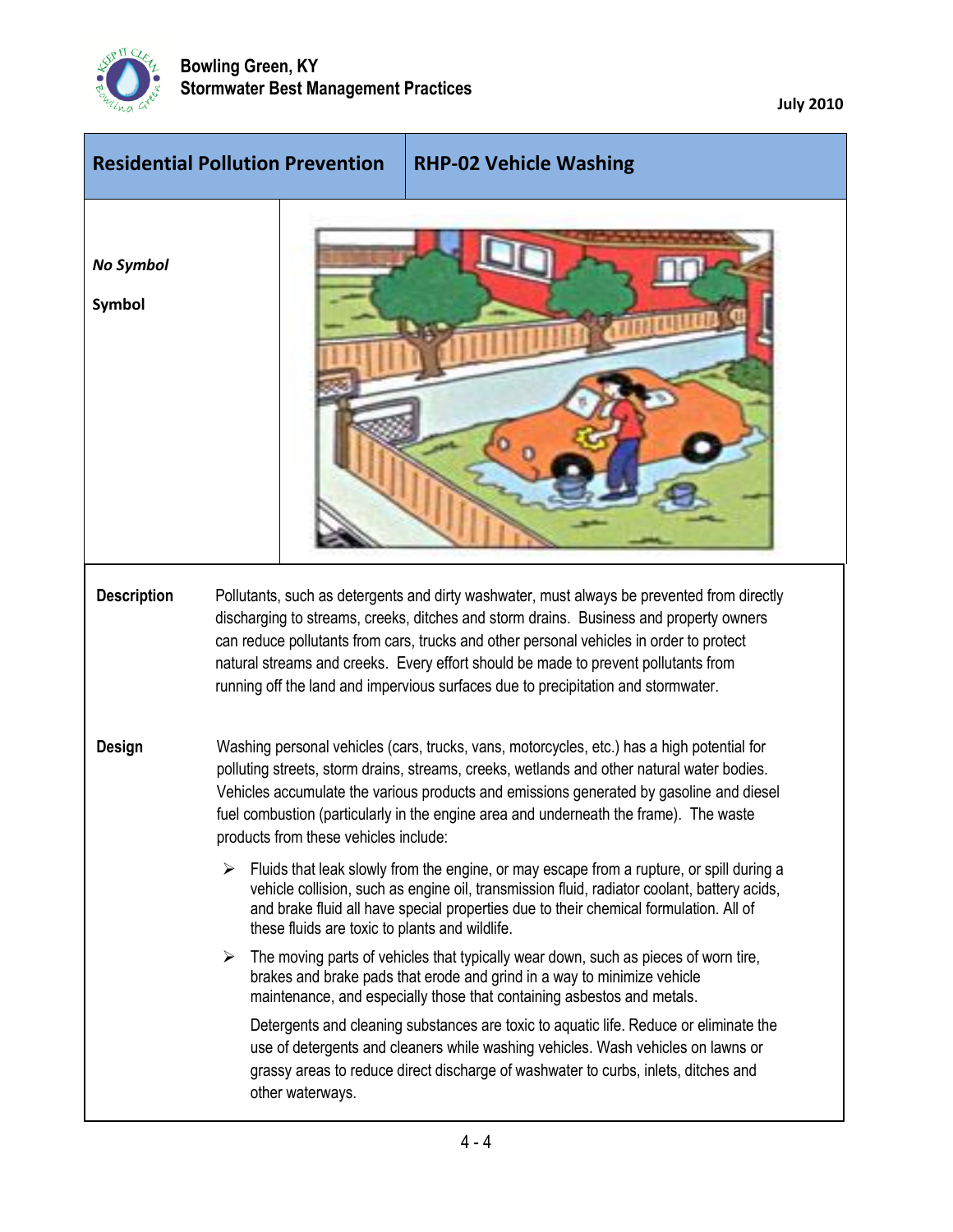

 $\lceil$ 

| <b>Prohibition to</b><br><b>Discharge</b> | Due to federal mandates, the City of Bowling Green has adopted a Stormwater and Street<br>Ordinance to prohibit discharge of chemicals and manmade materials into creeks, streams,<br>ditches, swales, pipes, storm drains, and parts of the city drainage system. See the BMP<br>entitled RHP-01, Non-Stormwater Discharges to Storm Drains, for a complete list of<br>allowable discharges; anything else is strictly prohibited. This prohibition includes all types<br>of automotive fluids, whether discharged directly into a stream or storm drain, or<br>discharged indirectly upon the ground surface. In addition to fines and legal action from the<br>City of Bowling Green, the state government Kentucky Division of Water (KDOW) can also<br>assess penalties for polluting waters of the state (defined as any blue-line stream on a<br>USGS quadrangle topographic map) or any storm drainage system that leads to waters of<br>the state. |
|-------------------------------------------|-------------------------------------------------------------------------------------------------------------------------------------------------------------------------------------------------------------------------------------------------------------------------------------------------------------------------------------------------------------------------------------------------------------------------------------------------------------------------------------------------------------------------------------------------------------------------------------------------------------------------------------------------------------------------------------------------------------------------------------------------------------------------------------------------------------------------------------------------------------------------------------------------------------------------------------------------------------|
| <b>Vehicle</b><br>Washing                 | It is legal to discharge water when washing individual cars on residential property. This is<br>one of the allowable discharges listed in RHP-01 (Non-Stormwater Discharges to Storm<br>Drains) and in the Bowling Green Stormwater and Street Ordinance. It is also legal to<br>discharge water when holding a carwash event over a period of two days or less, for the<br>purpose of charity, nonprofit fundraising, or similar noncommercial purpose. However, it is<br>illegal to discharge washwater or rinsewater that adversely affects the water quality of a<br>creek or stream, even if otherwise allowable according to ordinance.                                                                                                                                                                                                                                                                                                               |
|                                           | Residents should attempt to minimize the amount of detergents that are used in wash-<br>water. Extremely dirty or grimy vehicles should generally be cleaned at a commercial<br>carwash, which is required to treat all washwater and rinsewater to certain standards.                                                                                                                                                                                                                                                                                                                                                                                                                                                                                                                                                                                                                                                                                      |
|                                           | A carwash or commercial vehicle washing facility is strictly prohibited from discharging<br>water into streams, creeks, ditches, pipes, culverts or storm drains. This includes, but is not<br>limited to: automobile dealers, automotive repair shops, industrial or commercial plants with<br>vehicle washing stations, construction sites, or any location that is not a personal<br>residence.                                                                                                                                                                                                                                                                                                                                                                                                                                                                                                                                                          |
|                                           | City and County residents may want to wash vehicles on lawns or other pervious ground<br>surfaces, or at least direct the discharge of washwater and rinsewater into grassy areas.<br>Avoid discharging large amounts of chlorinated city water directly to storm drains or<br>streams. Reduce the amount of chlorinated water by turning off the hose when not<br>needed. Relatively small amounts of chlorinated water can be toxic to the fish and other<br>aquatic organisms, especially during dry weather.                                                                                                                                                                                                                                                                                                                                                                                                                                            |
|                                           | Detergents affect the gill membranes of fish and adversely affect other aquatic life.<br>Minimize the use of detergents, and dispose of soapy water indoors in a sink or drain.<br>Even phosphate-free, biodegradable soaps have been shown to be toxic to fish before the<br>soap degrades. Avoid the use of solvents and other toxic chemicals.                                                                                                                                                                                                                                                                                                                                                                                                                                                                                                                                                                                                           |
|                                           | Do not wash engines, undercarriages, transmissions or automotive parts near streams,<br>creeks, storm drains, ditches, or impervious surfaces such as driveways and streets.<br>Carefully control and dispose of engine washwater in a manner that does not pollute<br>Bowling Green streams or the environment. Dirty engines and undercarriages should<br>generally be cleaned at well-equipped commercial facilities to prevent pollution.                                                                                                                                                                                                                                                                                                                                                                                                                                                                                                               |
|                                           |                                                                                                                                                                                                                                                                                                                                                                                                                                                                                                                                                                                                                                                                                                                                                                                                                                                                                                                                                             |